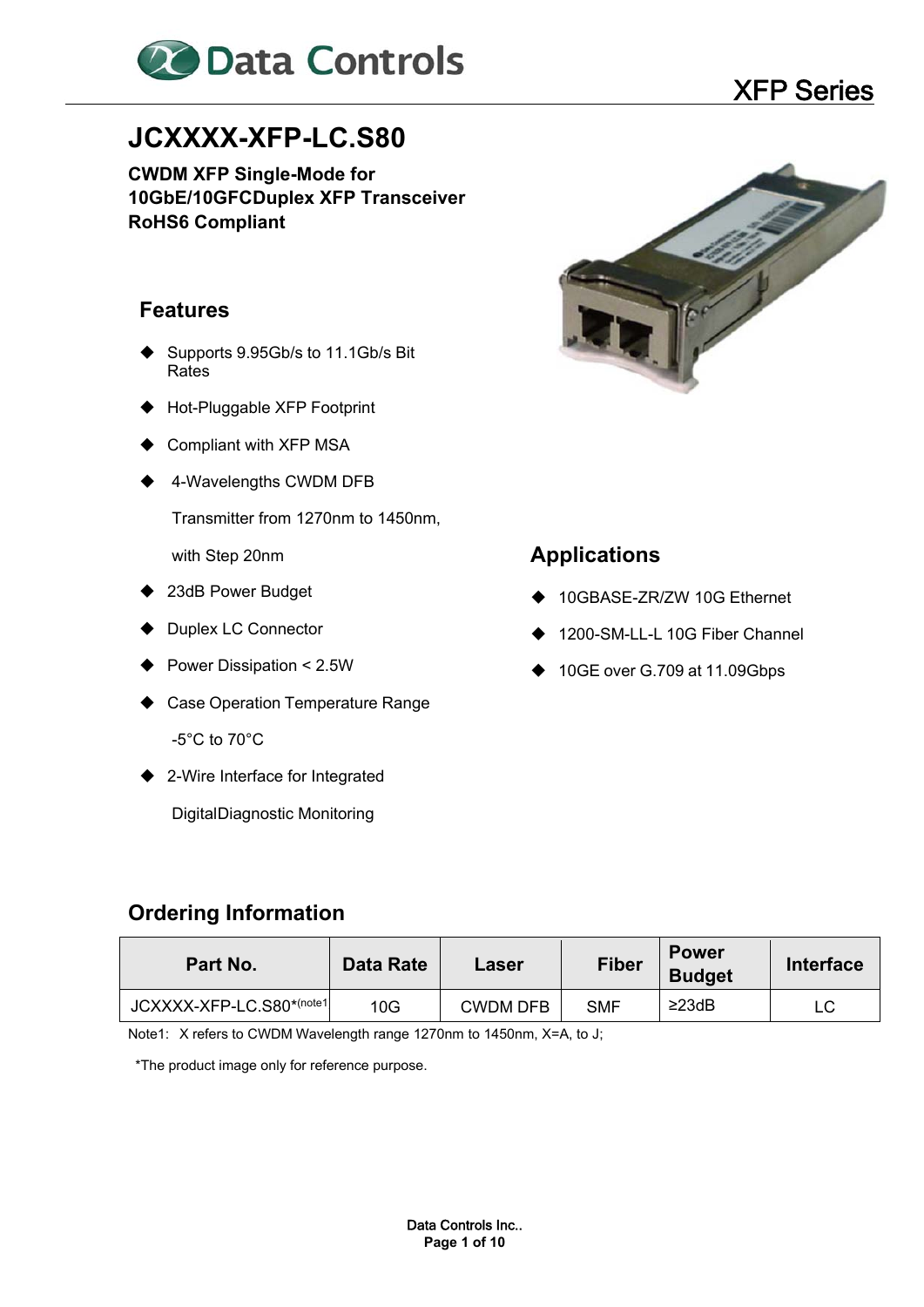

#### **CWDM\* Wavelength**

| <b>Band</b>            | Wavelength(nm) |      |        |  |  |  |
|------------------------|----------------|------|--------|--|--|--|
|                        | Min.           | Typ. | Max.   |  |  |  |
|                        | 1264           | 1270 | 1277.5 |  |  |  |
|                        | 1284           | 1290 | 1297.5 |  |  |  |
| O-band Original        | 1304           | 1310 | 1317.5 |  |  |  |
|                        | 1324           | 1330 | 1337.5 |  |  |  |
| O-band Original        | 1344           | 1350 | 1357.5 |  |  |  |
|                        | 1364           | 1370 | 1377.5 |  |  |  |
| <b>F-band Extended</b> | 1384           | 1390 | 1397.5 |  |  |  |
|                        | 1404           | 1410 | 1417.5 |  |  |  |
|                        | 1424           | 1430 | 1437.5 |  |  |  |
|                        | 1444           | 1450 | 1457.5 |  |  |  |

CWDM\*: 10 Wavelengths from 1270nm to 1450nm, each step 20nm.

#### **Regulatory Compliance\*Note2**

| <b>Product Certificate</b> | <b>Certificate Number</b> | <b>Applicable Standard</b>    |
|----------------------------|---------------------------|-------------------------------|
|                            |                           | EN 60950-1:2006+A11+A1+A12+A2 |
| <b>TUV</b>                 | R50135086                 | EN 60825-1:2014               |
|                            |                           | EN 60825-2:2004+A1+A2         |
|                            |                           | UL 60950-1                    |
| UL                         | E317337                   | CSA C22.2 No. 60950-1-07      |
|                            |                           | EN 55022:2010                 |
| <b>EMC CE</b>              | AE 50285865 0001          | EN 55024:2010                 |
| <b>FCC</b>                 | WTF14F0514417E            | 47 CFR PART 15 OCT., 2013     |
| <b>FDA</b>                 |                           | CDRH 1040.10                  |
| <b>ROHS</b>                |                           | 2011/65/EU                    |

Note2: The above certificate number updated to June 2014, because some certificate will be updated every year, such as FDA and ROHS. For the latest certification information, please check with Data Controls Inc..

#### **Product Description**

The JCXXXX-XFP-LC.S80 series optical transceiver is designed for fiber communications application such as SONET OC-192, STM-64, 10G Ethernet (10GBASE-ZR/ZW) and 10G Fiber Channel (1200-SM-LL-L), which fully compliant with the specification of XFP MSA Rev 4.5.

This module is designed for single mode fiber and operates at a nominal wavelength of CWDM wavelength. There are four center wavelengths available from 1270nm to 1450nm, with each step 20nm.

The module is with the XFP 30-pin connector to allow hot plug capability. Only single 3.3V power supply is needed. The optical output can be disabled by LVTTL logic high-level input of TX DIS. Loss of signal (RX LOS) output is provided to indicate the loss of an input optical signal of receiver.

This module provides digital diagnostic functions via a 2-wire serial interface as defined by the XFP MSA Rev 4.5.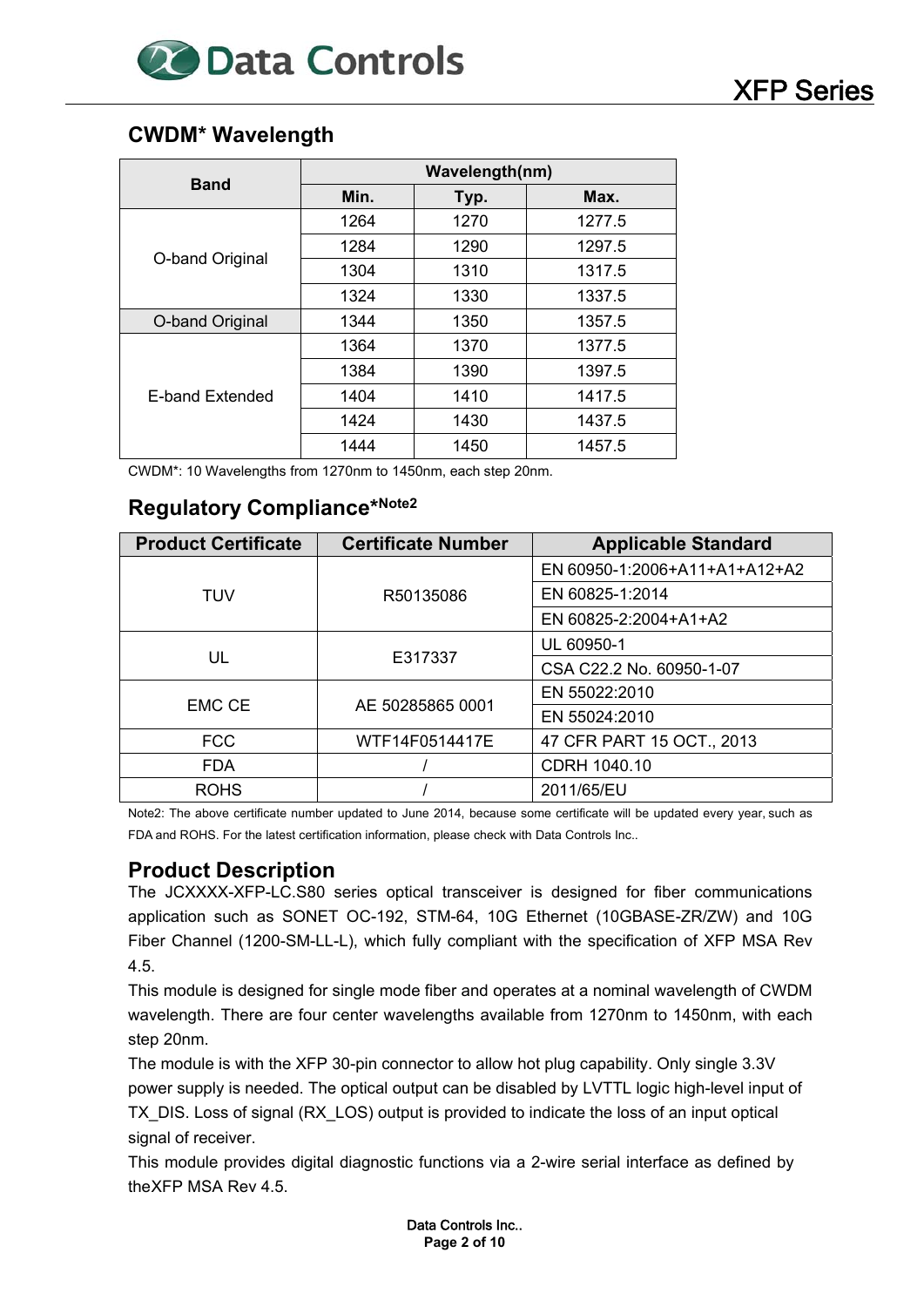

#### **Absolute Maximum Ratings**

| <b>Parameter</b>           | <b>Symbol</b> | Min    | <b>Typical</b> | <b>Max</b> | Unit        | <b>Note</b> |
|----------------------------|---------------|--------|----------------|------------|-------------|-------------|
| Maximum Supply Voltage     | Vcc           | $-0.5$ |                | 4.0        |             |             |
| <b>Storage Temperature</b> | Τs            | $-40$  |                | 85         | $^{\circ}C$ |             |
| Case Operating             |               | -5     |                | 70         | °C          |             |
| Temperature                | Тc            |        |                |            |             |             |
| <b>Maximum Input Power</b> | Pm            |        |                | -8         | dBm         |             |

#### **Recommend Operating Condition**

| <b>Parameter</b>             | <b>Symbol</b> | <b>Min</b> | <b>Typical</b> | <b>Max</b> | <b>Units</b> | <b>Note</b> |
|------------------------------|---------------|------------|----------------|------------|--------------|-------------|
| <b>Operating Temperature</b> | ۱c.           | -5         |                | 70         | °С           |             |
| <b>Supply Voltage</b>        | Vcc           | 3.13       | 3.3            | 3.45       |              |             |
| <b>Supply Current</b>        | Icc           |            |                | 750        | mA           |             |
| Module Total Power           |               |            |                | 2.5        | W            |             |

#### **Electrical Characteristics**

|--|

| <b>Min</b><br><b>Typical</b><br><b>Symbol</b><br><b>Parameter</b> |                       | <b>Max</b>         | <b>Unit</b> | <b>Note</b>          |           |                |
|-------------------------------------------------------------------|-----------------------|--------------------|-------------|----------------------|-----------|----------------|
|                                                                   |                       | <b>Transmitter</b> |             |                      |           |                |
| Input Differential Impedance                                      | Rin                   |                    | 100         |                      | Ω         | 1              |
| Differential Data Input Swing                                     | Vin, pp               | 180                |             | 820                  | mV        |                |
| <b>Transmit Disable Voltage</b>                                   | V <sub>DIS</sub>      | 2.0                |             | <b>Vcc</b>           | V         |                |
| <b>Transmit Enable Voltage</b>                                    | $V_{EN}$              | GND                |             | $GND + 0.8$          | $\vee$    |                |
| Transmit Disable Assert Time                                      |                       |                    |             | 10                   | <b>us</b> |                |
|                                                                   |                       | <b>Receiver</b>    |             |                      |           |                |
| Differential Data Output Swing                                    | Vout, pp              | 340                | 650         | 850                  | mV        |                |
| Data Output Rise Time                                             | tr                    |                    |             | 38                   | ps        | 2              |
| Data Output Fall Time                                             | tf                    |                    |             | 38                   | ps        | $\overline{2}$ |
| <b>LOS Fault</b>                                                  | VLOS fault            | $V_{cc}$<br>0.5    |             | V <sub>cc</sub> HOST | V         | 3              |
| <b>LOS Normal</b>                                                 | V <sub>LOS</sub> norm | <b>GND</b>         |             | $GND+0.5$            | $\vee$    | 3              |
| <b>Power Supply Rejection</b>                                     | <b>PSR</b>            |                    |             | See Note 4 below     |           | 4              |

 **Notes:** 

1. After internal AC

coupling.  $2.20 - 80$  %.

3. Loss of Signal is open collector to be pulled up with a 4.7k – 10kohm resistor to 3.15 – 3.6V.

Logic 0 indicates normal operation; logic 1 indicates no signal detected.

4. Reference the Section 2.7 of the XFP MSA Rev 4.5.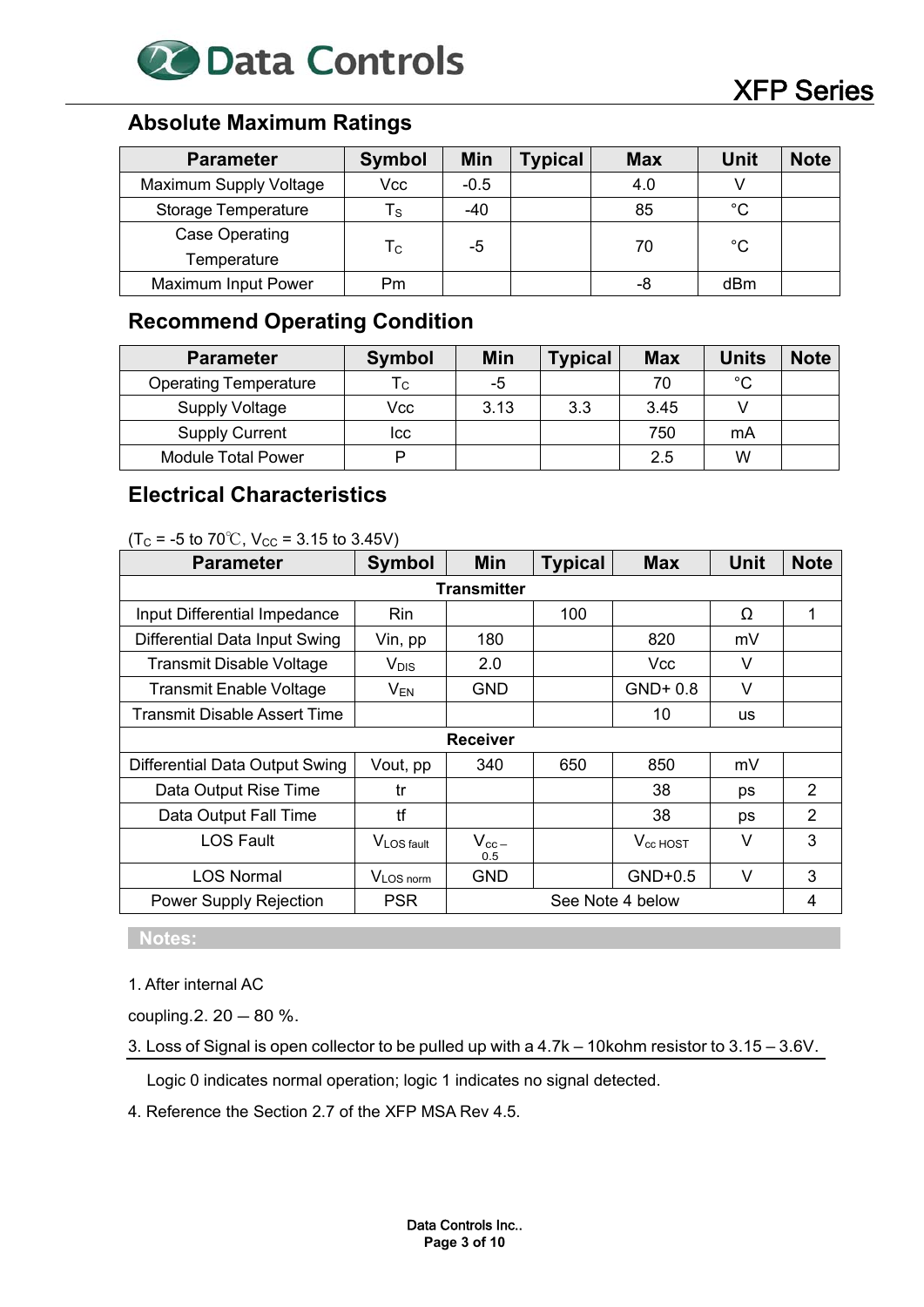

#### **Optical Characteristics**

 $(T<sub>C</sub> = -5$  to 70<sup>°</sup>C, V<sub>CC</sub> = 3.15 to 3.45V)

| <b>Parameter</b>                                  | <b>Symbol</b>    | <b>Min</b>               | <b>Typical</b> | <b>Max</b>      | Unit  | <b>Note</b>    |
|---------------------------------------------------|------------------|--------------------------|----------------|-----------------|-------|----------------|
|                                                   |                  | <b>Transmitter</b>       |                |                 |       |                |
| Output Opt. Pwr: 9/125 SMF                        | Pout             | $\overline{2}$           |                | 5               | dBm   | 1              |
| <b>Optical Extinction Ratio</b>                   | ER               | 3.5                      |                |                 | dB    |                |
| <b>Optical Wavelength</b>                         | λ                | $\lambda$ c-6            | λc             | $\lambda$ c+7.5 | nm    | $\overline{2}$ |
| -20dB Spectrum Width                              | Δλ               |                          |                |                 | nm    |                |
| Side Mode Suppression Ratio                       | <b>SMSR</b>      | 32                       |                |                 | dB    |                |
| Average Launch Power of<br><b>OFF Transmitter</b> | $P_{OFF}$        |                          |                | $-30$           | dBm   |                |
| TX Jitter                                         | TXj              | Per 802.3ae requirements |                |                 |       |                |
| <b>Relative Intensity Noise</b>                   | <b>RIN</b>       |                          |                | $-135$          | dB/Hz |                |
|                                                   |                  | <b>Receiver</b>          |                |                 |       |                |
| Receiver Sensitivity @<br>10.3125Gb/s             | Pmin             |                          |                | $-21$           | dBm   | 3              |
| <b>Overload Power</b>                             | Pmax             | $-8$                     |                |                 | dBm   |                |
| <b>Optical Center Wavelength</b>                  | λ                | 1260                     |                | 1600            | nm    |                |
| <b>Receiver Reflectance</b>                       | Rrf              |                          |                | $-12$           | dB    |                |
| <b>LOS De-Assert</b>                              | LOS <sub>D</sub> | $-23$<br>dBm             |                |                 |       |                |
| <b>LOS Assert</b>                                 | LOS <sub>A</sub> | $-35$                    |                |                 | dBm   |                |
| <b>LOS Hysteresis</b>                             |                  | 1                        |                |                 | dB    |                |

 **Notes:** 

1. Output power is coupled into a 9/125μm SMF.

2. ITU-T G.694.2 CWDM wavelength from 1270nm to 1450nm, each step 20nm.

3. Average received power; BER less than 1E-12, PRBS 231-1 test pattern.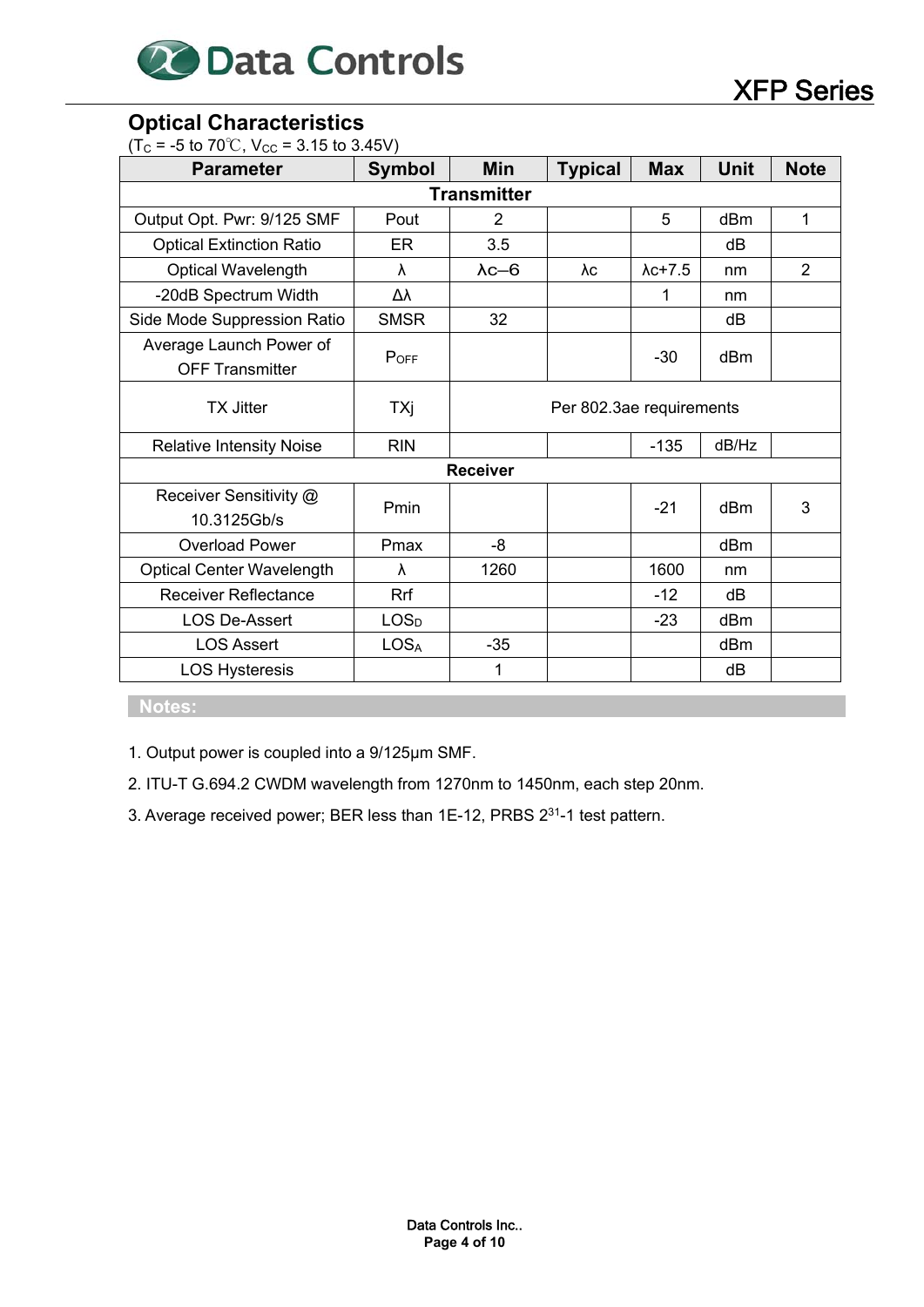# **20 Data Controls** XFP Series

#### **Pin Descriptions**

| Pin             | Logic         | <b>Symbol</b>    | <b>Name/Description</b>                                           |                |
|-----------------|---------------|------------------|-------------------------------------------------------------------|----------------|
| 1               |               | <b>GND</b>       | Module Ground                                                     |                |
| $\overline{2}$  |               | VEE <sub>5</sub> | Optional -5.2 Power Supply - Not Required                         |                |
|                 |               |                  | Module De-select; When held low allows themodule to               |                |
| 3               | LVTTL-I       | Mod-Desel        | respond to 2-wire serial interface commands                       |                |
| $\overline{4}$  | LVTTL-O       | /Interrupt       | /Interrupt; Indicates presence of an important                    | $\overline{2}$ |
|                 |               |                  | condition which can be read over the serial 2-wire<br>interface   |                |
|                 |               |                  |                                                                   |                |
| 5               | LVTTL-I       | TX DIS           | Transmitter Disable; Transmitter laser source<br>turned off       |                |
| 6               |               | VCC <sub>5</sub> | +5 Power Supply - Not Required                                    |                |
|                 |               |                  |                                                                   |                |
| $\overline{7}$  |               | <b>GND</b>       | Module Ground                                                     | 1              |
| 8               |               | VCC3             | +3.3V Power Supply                                                |                |
| 9               |               | VCC3             | +3.3V Power Supply                                                |                |
| 10              | LVTTL-I       | <b>SCL</b>       | Serial 2-wire interface clock line                                | $\overline{2}$ |
| 11              | LVTTL-I/O     | <b>SDA</b>       | Serial 2-wire interface data line                                 | $\overline{2}$ |
| 12              | LVTTL-O       | Mod_Abs          | Module Absent; Indicates module is not present.                   | $\overline{2}$ |
|                 |               |                  | Grounded in the module.                                           |                |
| 13              | LVTTL-O       | Mod NR           | Module Not Ready;                                                 | $\overline{2}$ |
| 14              | LVTTL-O       | RX LOS           | Receiver Loss of Signal indicator                                 | $\overline{2}$ |
| $\overline{15}$ |               | <b>GND</b>       | <b>Module Ground</b>                                              | 1              |
| 16              |               | <b>GND</b>       | Module Ground                                                     | 1              |
| 17              | $CML-O$       | RD-              | Receiver inverted data output                                     |                |
| $\overline{18}$ | CML-O         | $RD+$            | Receiver non-inverted data output                                 |                |
| 19              |               | <b>GND</b>       | <b>Module Ground</b>                                              | 1              |
| 20              |               | VCC <sub>2</sub> | +1.8V Power Supply - Not required                                 |                |
|                 |               |                  | Power Down; When high, places the module in the                   |                |
|                 |               |                  | power stand-by mode and on the falling<br>low                     |                |
|                 |               |                  | edge of P_Down initiates a module reset                           |                |
|                 |               | P Down/          | Reset; The falling edge initiates a complete reset of             |                |
| 21              | LVTTL-I       | <b>RST</b>       | the module including the 2-wire serial interface,                 |                |
| 22              |               | VCC <sub>2</sub> | equivalent to a power cycle.<br>+1.8V Power Supply - Not required |                |
| $\overline{23}$ |               | <b>GND</b>       | Module Ground                                                     | 1              |
|                 |               |                  | Reference Clock non-inverted input, AC coupled                    |                |
| 24              | <b>PECL-I</b> | RefCLK+          | on the host board - Not required                                  | 3              |
|                 |               |                  | Reference Clock inverted input, AC coupled on                     |                |
| 25              | PECL-I        | RefCLK-          | the host board - Not required                                     | 3              |
| 26              |               | <b>GND</b>       | Module Ground                                                     |                |
| 27              |               | <b>GND</b>       | Module Ground                                                     | 1              |
| 28              | CML-I         | TD-              | Transmitter inverted data input                                   |                |
| 29              | CML-I         | TD+              | Transmitter non-inverted data input                               |                |
| 30              |               | <b>GND</b>       | Module Ground                                                     | 1              |

#### **Notes:**

1. Module circuit ground is isolated from module chassis ground within the module.

2. Open connect should be pulled up with 4.7k – 10k ohm on host board to a voltage

between 3.15V and 3.6V.

3. A Reference Clock input is not required.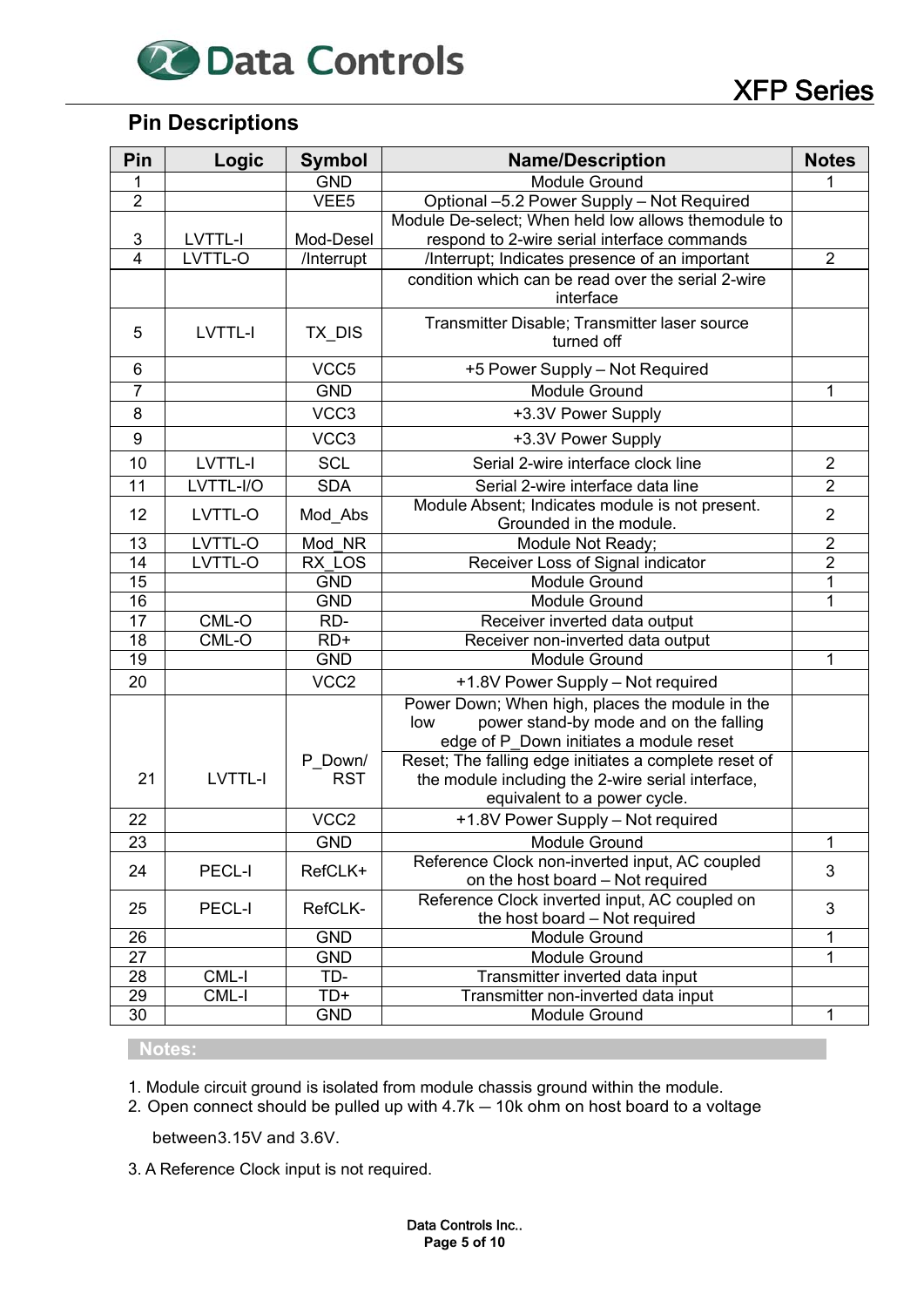

#### **Pin Arrangement**



#### **General Specifications**

| <b>Parameter</b>       | <b>Symbol</b> | Min  | <b>Typical</b> | <b>Max</b> | <b>Units</b> | <b>Note</b> |
|------------------------|---------------|------|----------------|------------|--------------|-------------|
| <b>Bit Rate</b>        | BR            | 9.95 |                | 11.1       | Gb/s         |             |
| <b>Bit Error Ratio</b> | <b>BER</b>    |      |                | $10-12$    |              |             |

 **Notes:** 

1. Tested 9.95G with  $2^{31} - 1$  PRBS pattern.

#### **Digital Diagnostic Functions**

Data Controls Inc.'s Small Form Factor 10Gbps (XFP) transceiver is compliant with the current XFP Multi-Source Agreement (MSA) Specification Rev 4.5.

As defined by the XFP MSA, Data Controls Inc. XFP transceivers provide digital diagnostic functions via a2-wire serial interface, which allows real-time access to the following operating parameters:

Transceiver temperature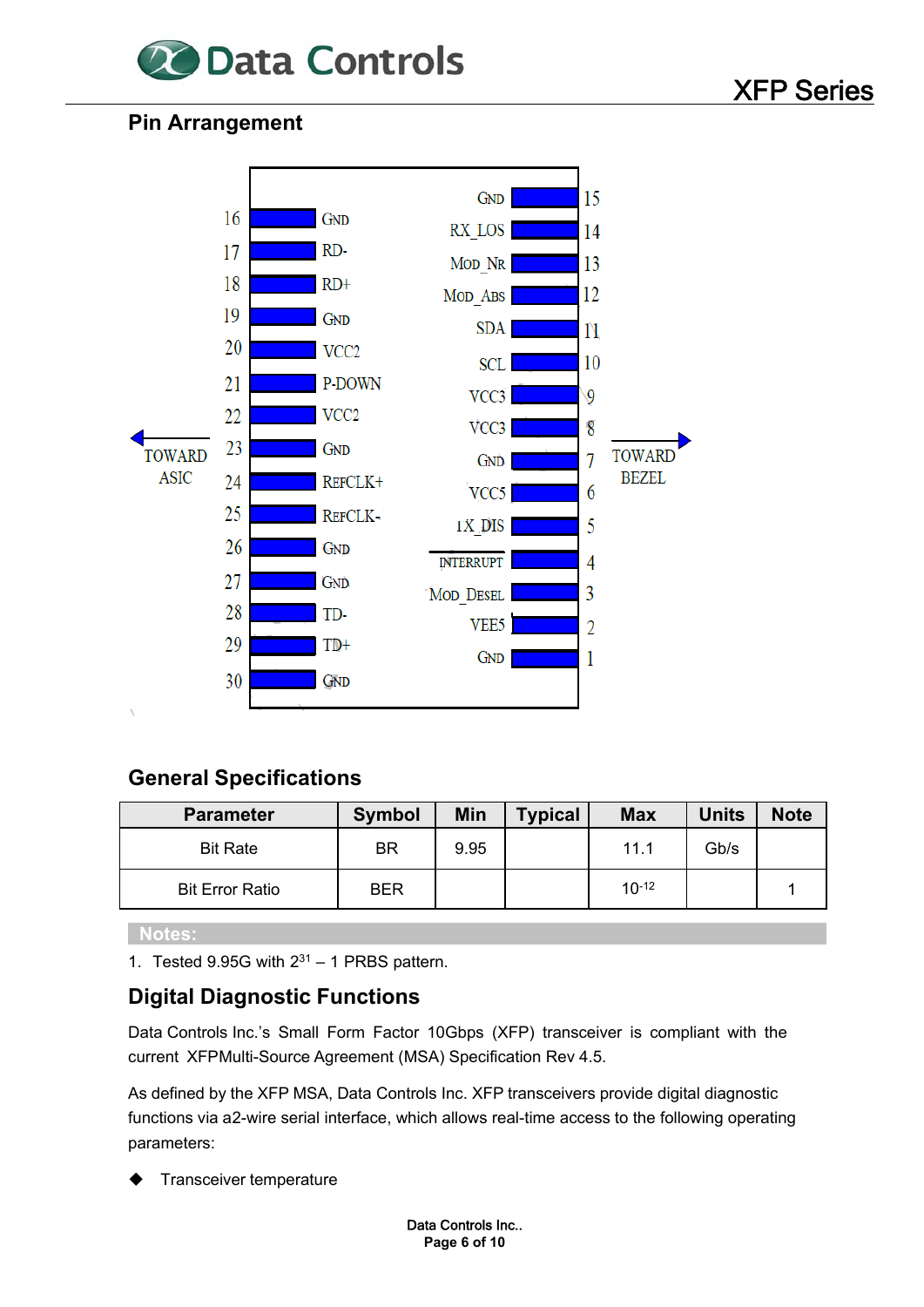

- Laser bias current
- Transmitted optical power
- Received optical power
- Aux Monitoring

It also provides a sophisticated system of alarm and warning flags, which may be used to alert end-users when particular operating parameters are outside of a factory-set normal range.

The operating and diagnostics information is monitored and reported by a Digital Diagnostics Transceiver Controller inside the transceiver, which is accessed through the 2-wire serial interface. The serial data signal (SDA pin) is bi-directional for serial data transfer. The host uses SDA in conjunction with SCL to mark the start and end of serial protocol activation. The memories are organized as a series of 8-bit data words that can be addressed individually or sequentially. The 2-wire serial interface provides sequential or random access to the 8 bit parameters, addressed from 00h to the maximum address of the memory.

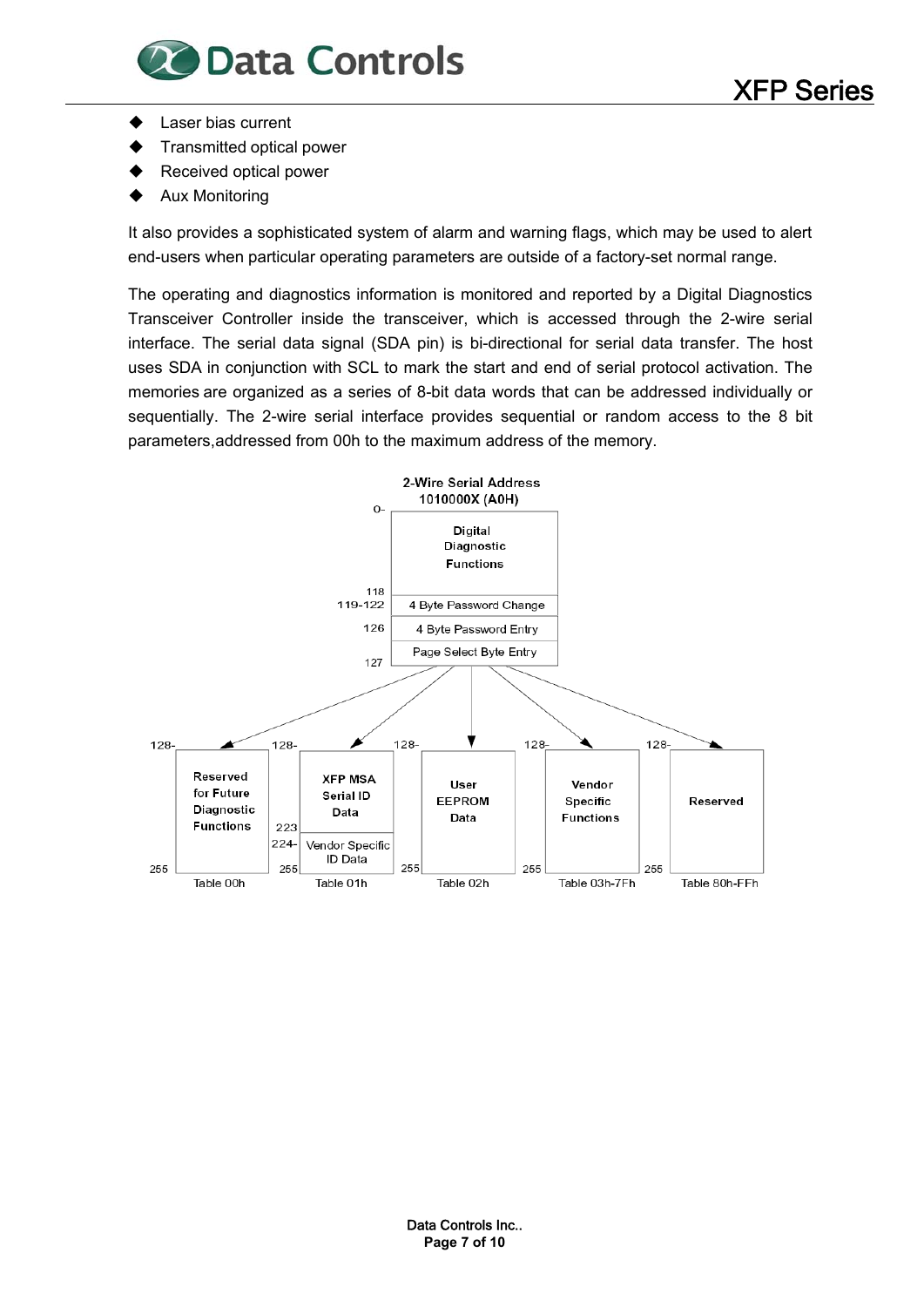

#### **Recommended Host Board Power Supply Circuit**



### **Recommended High-Speed Interface Circuit**

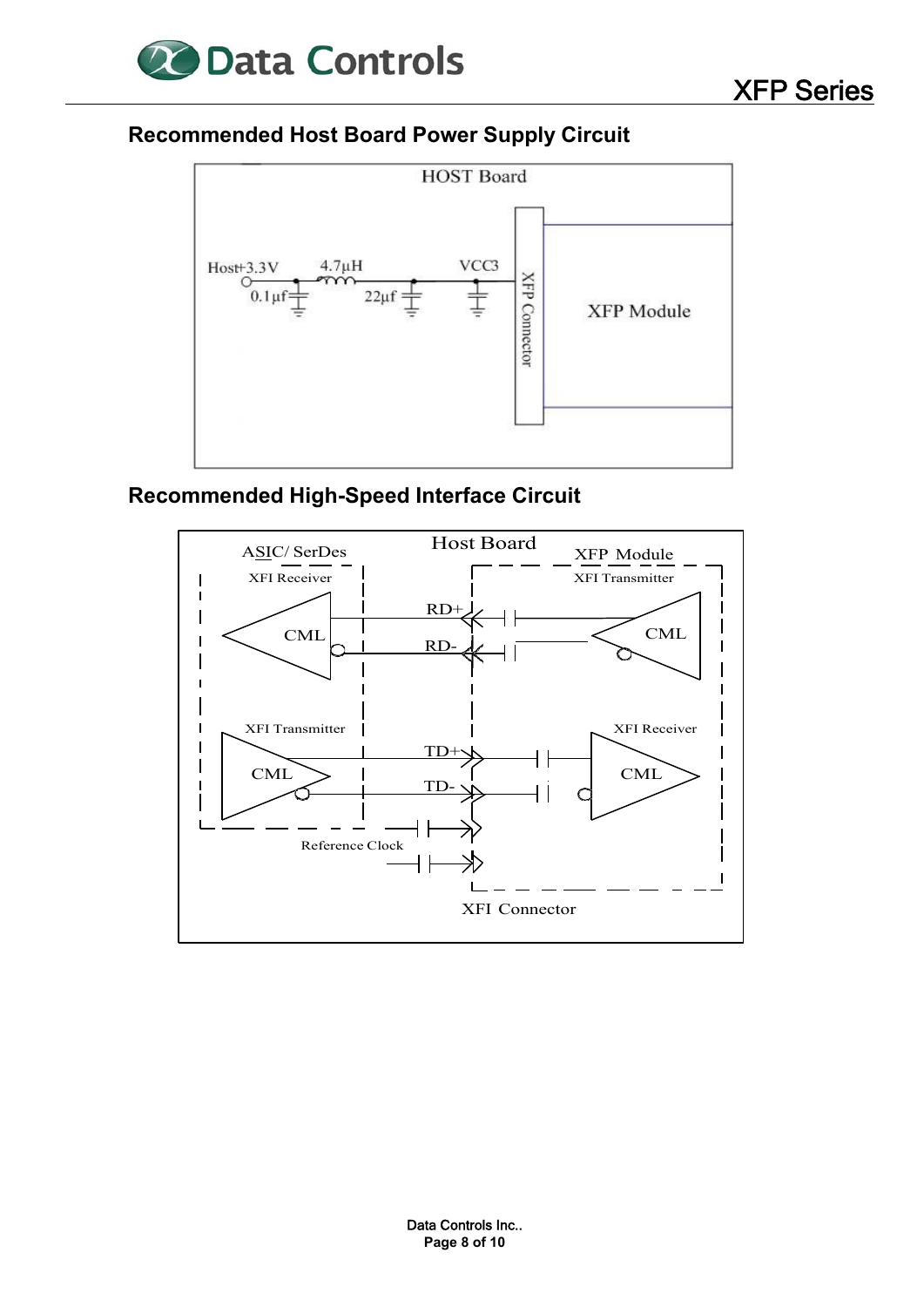

#### **Mechanical Specifications**

Data Controls Inc.'s XFP transceivers are compliant with the dimensions defined by the XFP Multi-Sourcing Agreement (MSA).



\*This 2D drawing only for reference, please check with Data Controls Inc. before ordering.

#### **Eye Safety**

This single-mode transceiver is a Class 1 laser product. It complies with IEC-60825 and FDA 21 CFR 1040.10 and 1040.11. The transceiver must be operated within the specified temperature and voltage limits. The optical ports of the module shall be terminated with an

optical connector or with a dust plug.

#### **Obtaining Document**

You can visit our website: https://www.dci.jp Or contact Data Controls Inc. Listed at the end of the documentation to get the latest documents.

#### **Revision History**

| <b>Revision</b>  | <b>Revision History</b>                                                                               | <b>Release Date</b> |
|------------------|-------------------------------------------------------------------------------------------------------|---------------------|
| V1.a             | Released.                                                                                             | July 22, 2011       |
| V2.0             | Update photo                                                                                          | Aug 10, 2011        |
| V2.a             | Update application.                                                                                   | Sep 19, 2011        |
| V2.b             | Update LOS De-Assert & LOSAsset.                                                                      | Sep 13,2012         |
| V <sub>2.c</sub> | Update P <sub>out</sub> , Sen&LOSA/LOSD                                                               | Jan 14,013          |
| 2.d              | Update Pmax and Regulatory Compliance                                                                 | Dec 01,2014         |
| V2.e             | Update wavelengthupto 1450nm Update Regulatory<br>Compliance Update PO max to +5 dBm and the contact. | Jan 17, 2018        |